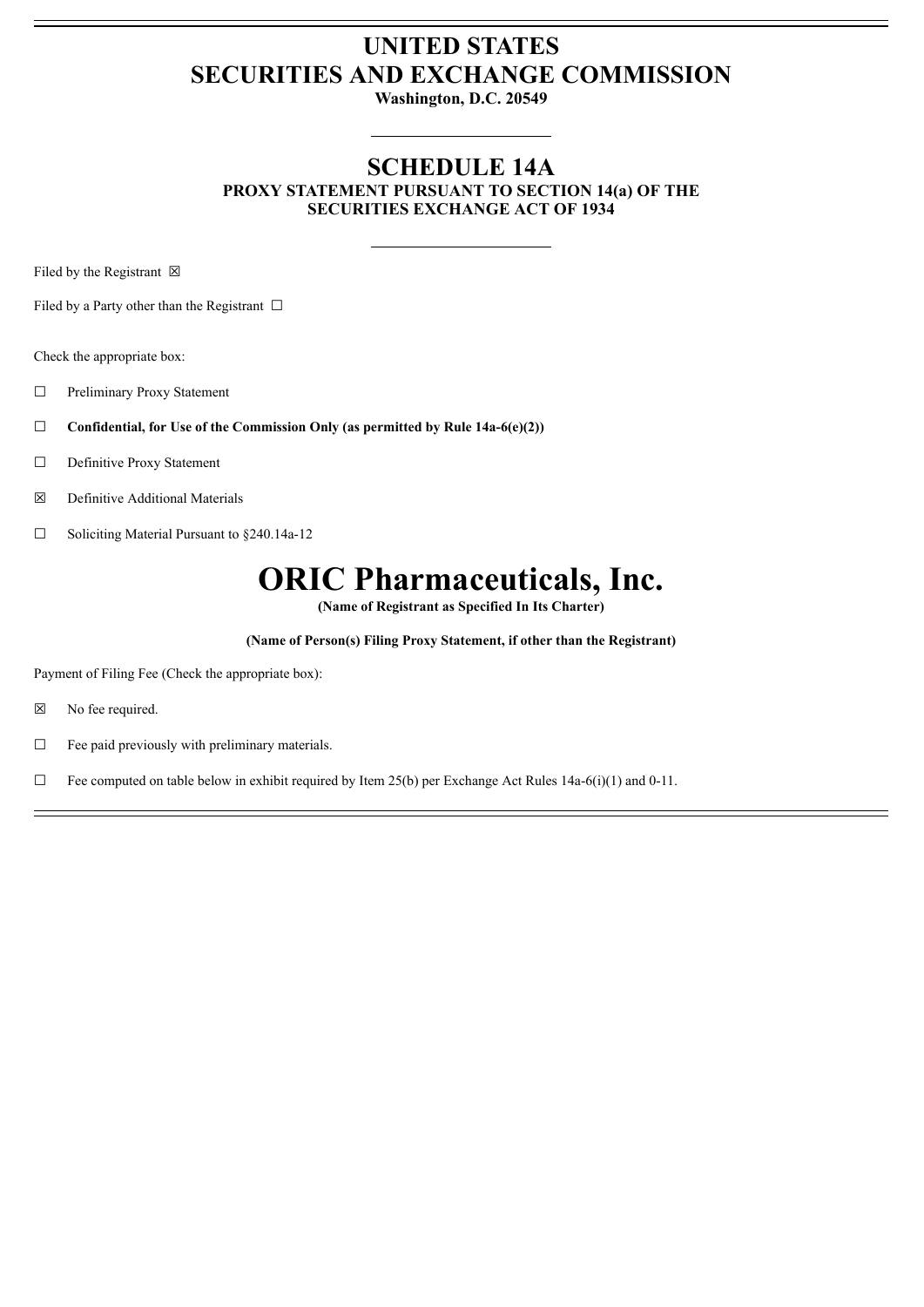

**ORIC Pharmaceuticals, Inc. Important Notice Regarding the Availability of Proxy Materials**

**Stockholders Meeting to be held on June 17, 2022 For Stockholders of record as of April 18, 2022**

**This communication presents only an overview of the more complete proxy materials that are available to you on the Internet. This is not a ballot. You cannot use this notice to vote your shares. We encourage you to access and review all of the important information contained in the proxy materials before voting.**

**To view the proxy materials, and to obtain directions to attend the meeting, go to: www.proxydocs.com/ORIC**

**To vote your proxy while visiting this site, you will need the 12 digit control number in the box below.**

Under United States Securities and Exchange Commission rules, proxy materials do not have to be delivered in paper. Proxy materials can be distributed by making them available on the internet.